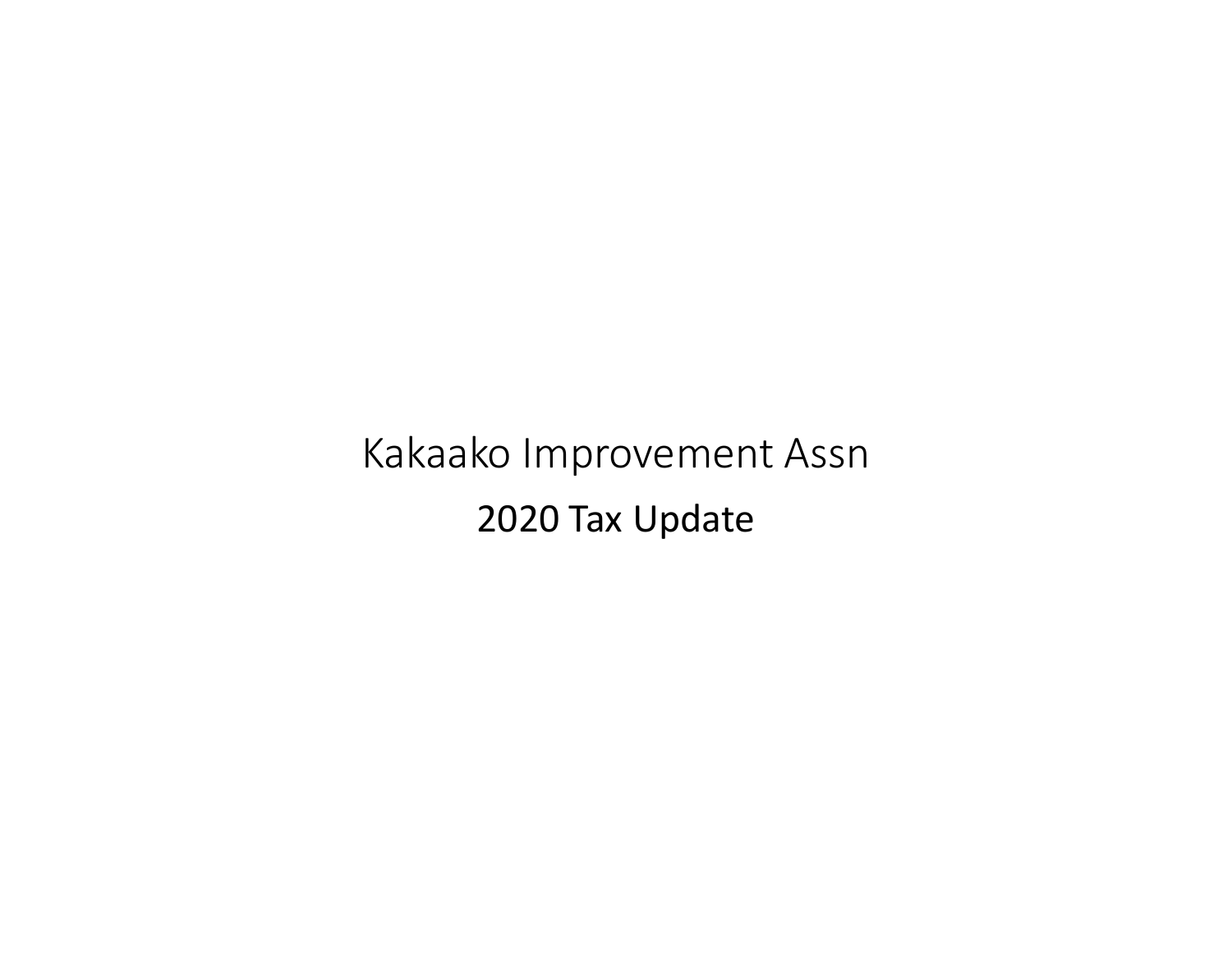# Covid 19 Tax Incentives for Individuals and<br>Businesses Businesses

- Family Leave Tax Credit
- Sick Leave Tax Credit
- Employee Retention Credit
- Payroll Tax Deferral
- PPP loans
- Economic Injury Disaster Grants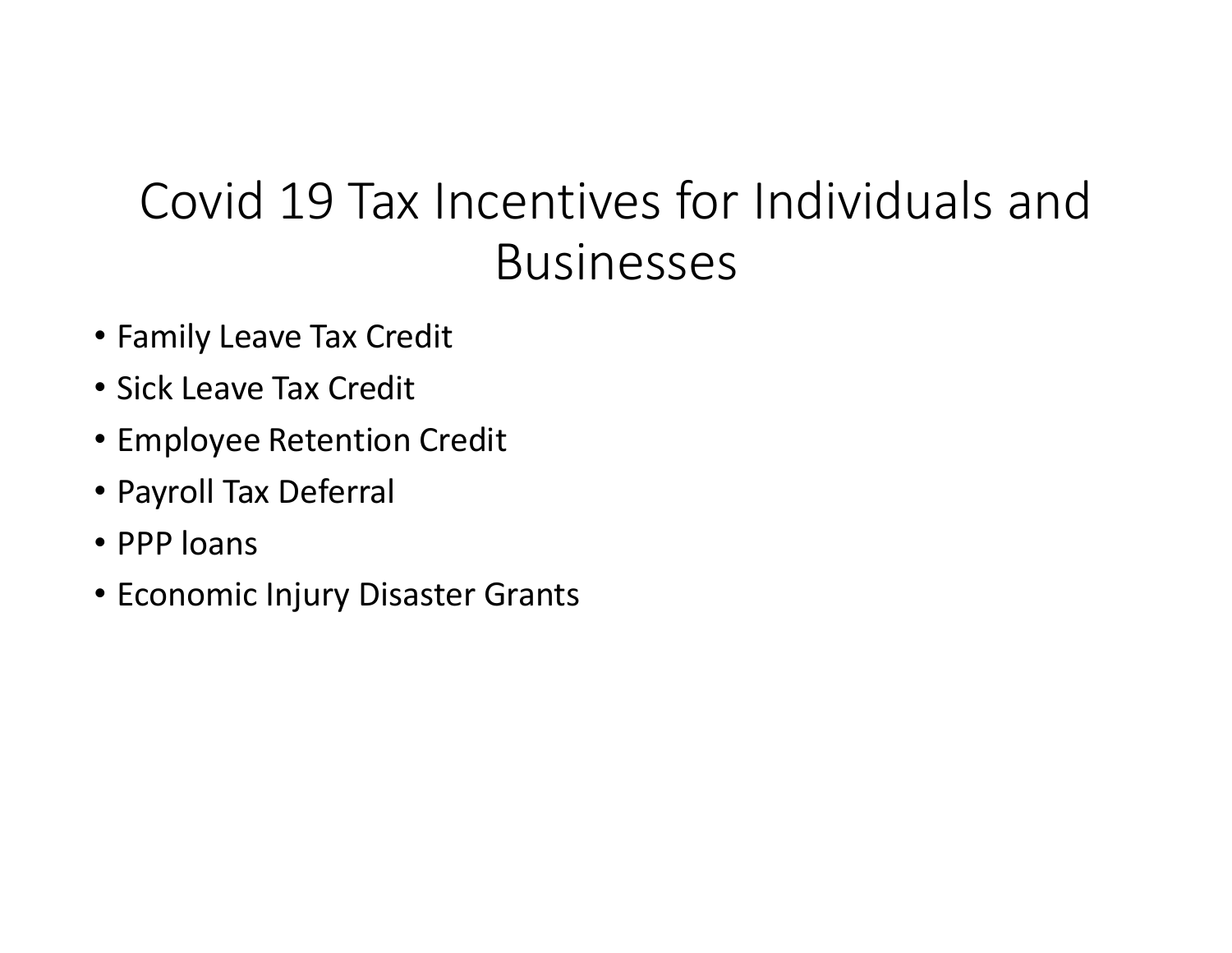## Family Leave Tax Credit

- Starting April 1, 2020
- Any employer with less than 500 employees
- Is required to provide 80 hours of paid leave to take care of
	- (A) family members who have Covid 19
	- (B) family who has been advised to self-quarantine due to symptoms
	- (C) caring for a child that cannot go to school or daycare due to closing
	- Pay is required to be at federal minimum wage or two-thirds of regular pay, whichever is higher, up to a maximum of \$200 per day or \$2000 in the aggregate.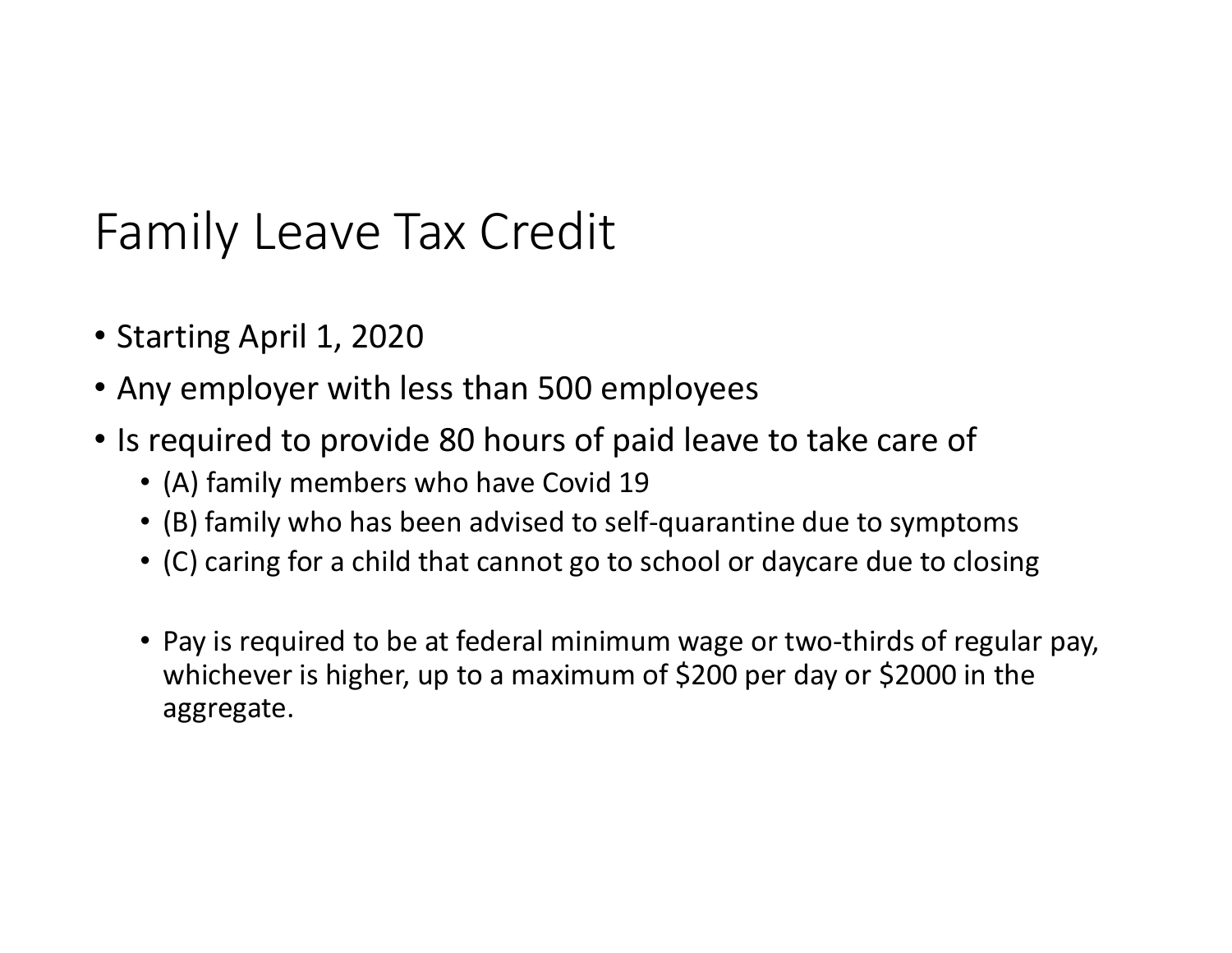## Family Leave Credit

•

- The amount paid to the employee for the family leave is required to be reported on a new box on the employee's W-2.
- The credit is claimed on Form 941 and reduces the employer's portion of the Social Security and Medicare taxes on employee's wages
- The credit amount is the \$200 per day paid to the employee for a maximum of 10 days, and cannot exceed \$10,000 per employee.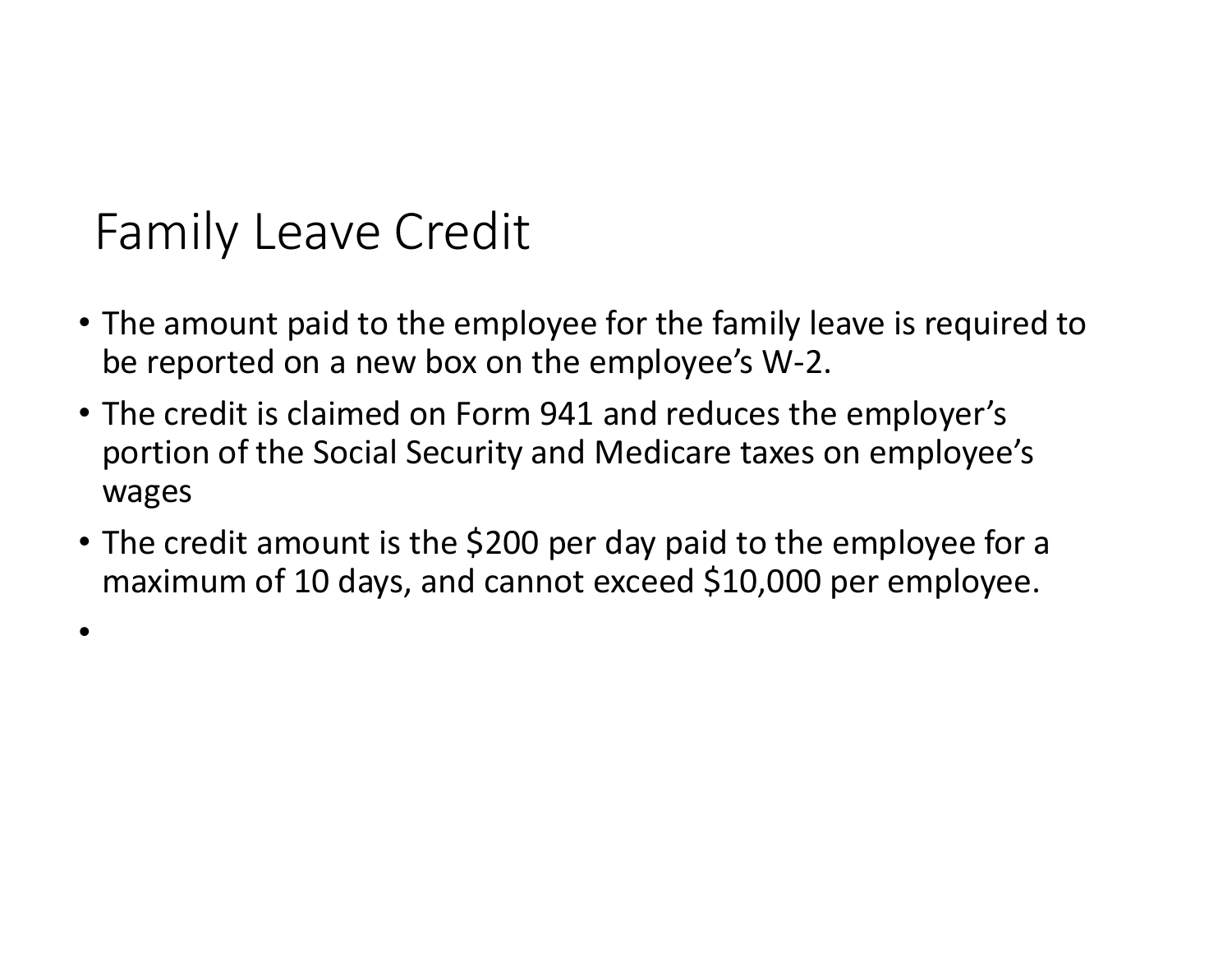## Family Leave Credit

- Self-employed individuals are entitled to the credit on their 2020 federal income tax returns
- By filing Form 7202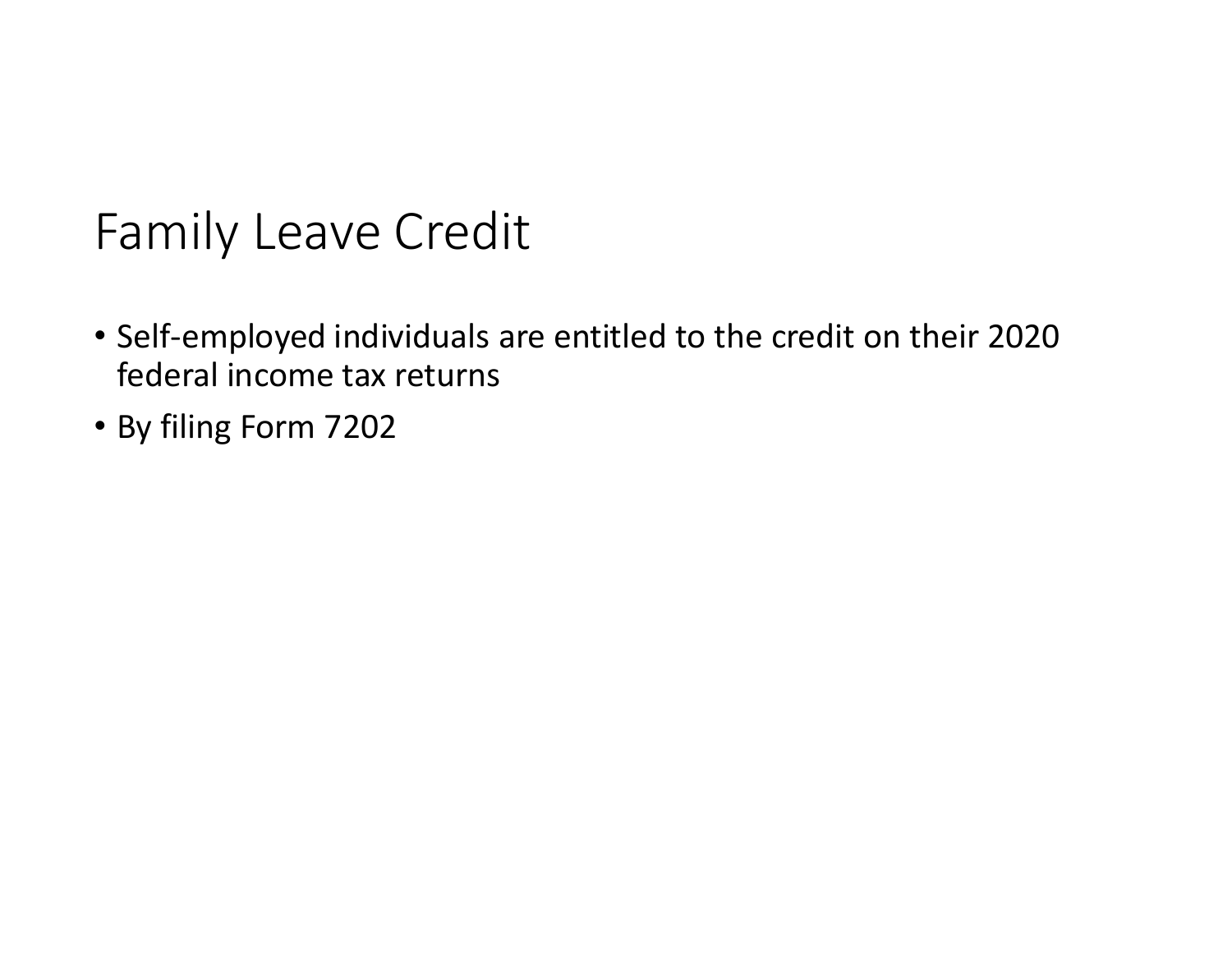## Sick Leave Credit

- Starting April 1, 2020
- For employers with less than 500 employees
- The employer is required to provide 80 hours of sick leave
- To any employee who
- (A) Cannot work or telework due to a federal, state or local quarantine or isolation order Frame Special 1, 2020<br>• (A) comployers with less than 500 employees<br>• (A) Cannot work or telework due to a federal, state or local quarantine or<br>• (A) Cannot work or telework due to a federal, state or local quarantine or<br>
	- (B) has been advised by a health care provider to self-quarantine
	-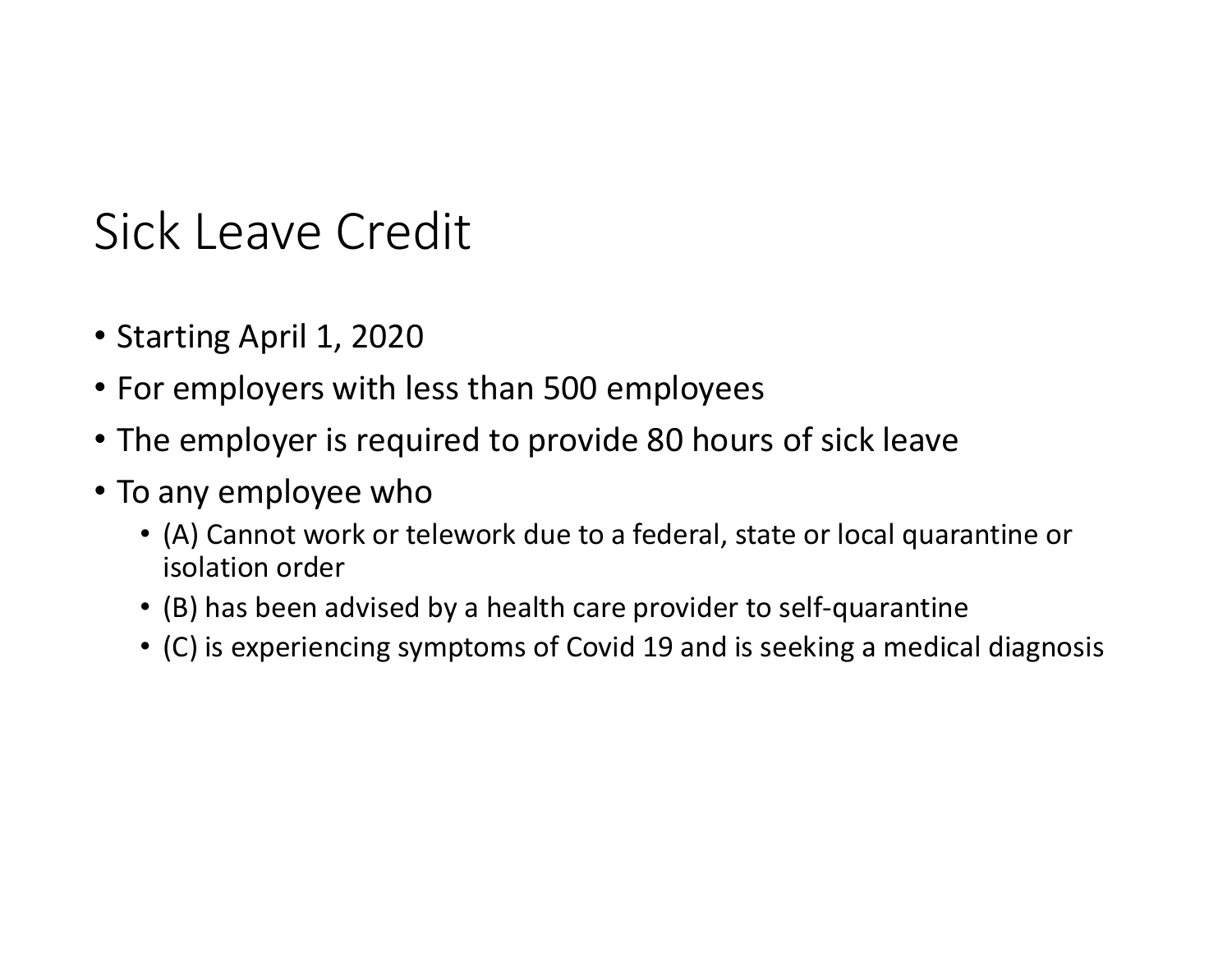## Sick Leave Credit

- The employer is required to pay the employee who cannot work
- At the employee's regular rate of pay or minimum wage,
- whichever is higher
- Up to a maximum of \$511 per day or \$5110 in the aggregate.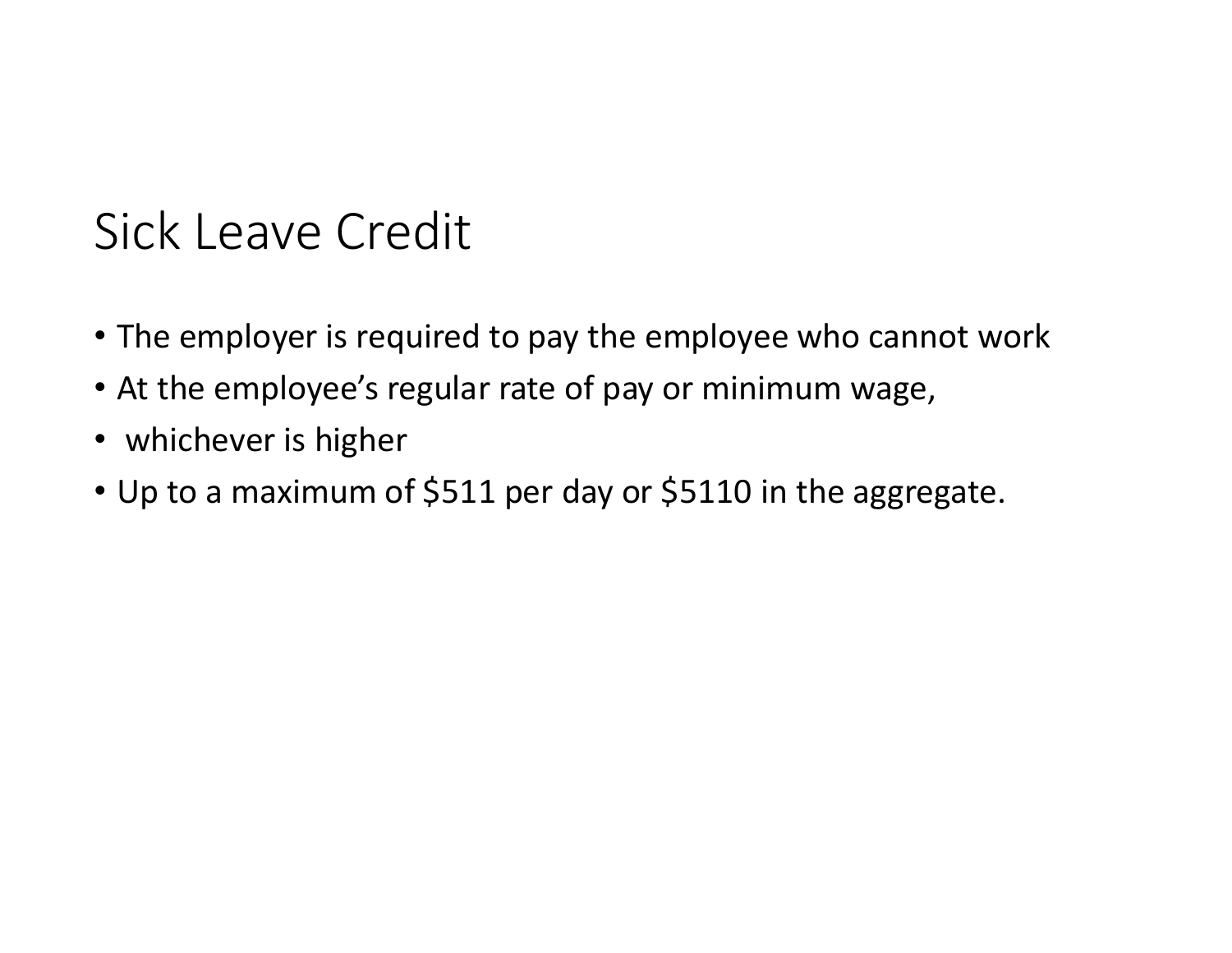## Sick Leave Credit

- The amount paid to the employee for the family leave is required to be reported on a new box on the employee's W-2.
- The credit is claimed on Form 941 and reduces the employer's portion of the Social Security and Medicare taxes on employee's wages
- The credit amount is the \$511 per day paid to the employee for a maximum of 10 days, and cannot exceed \$10,000 per employee.
- Self-employed individuals are entitled to the credit on their 2020 tax returns by filing Form 7202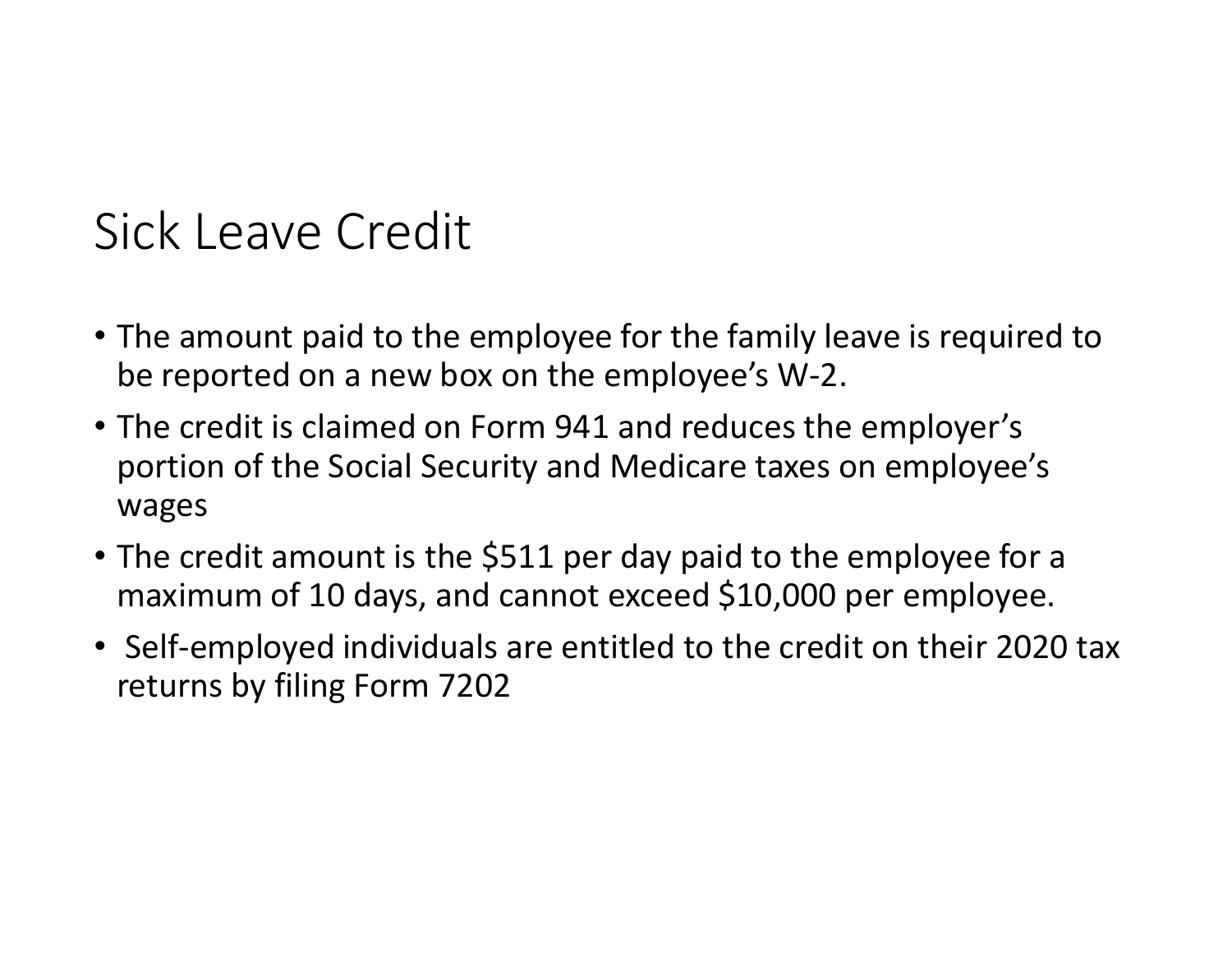- Employers, including Tax Exempt Organizations, are eligible for the credit if they operate a trade or business during calendar year 2020 ployee Retention Credit<br>ployers, including Tax Exempt Organizations, are eligible for the<br>dit if they operate a trade or business during calendar year 2020<br>d experience:<br>(A) business closure or partial closure due to gover
- And experience:
	- (A) business closure or partial closure due to governmental orders limiting
	- Or
	- (B) a significant decline in gross receipts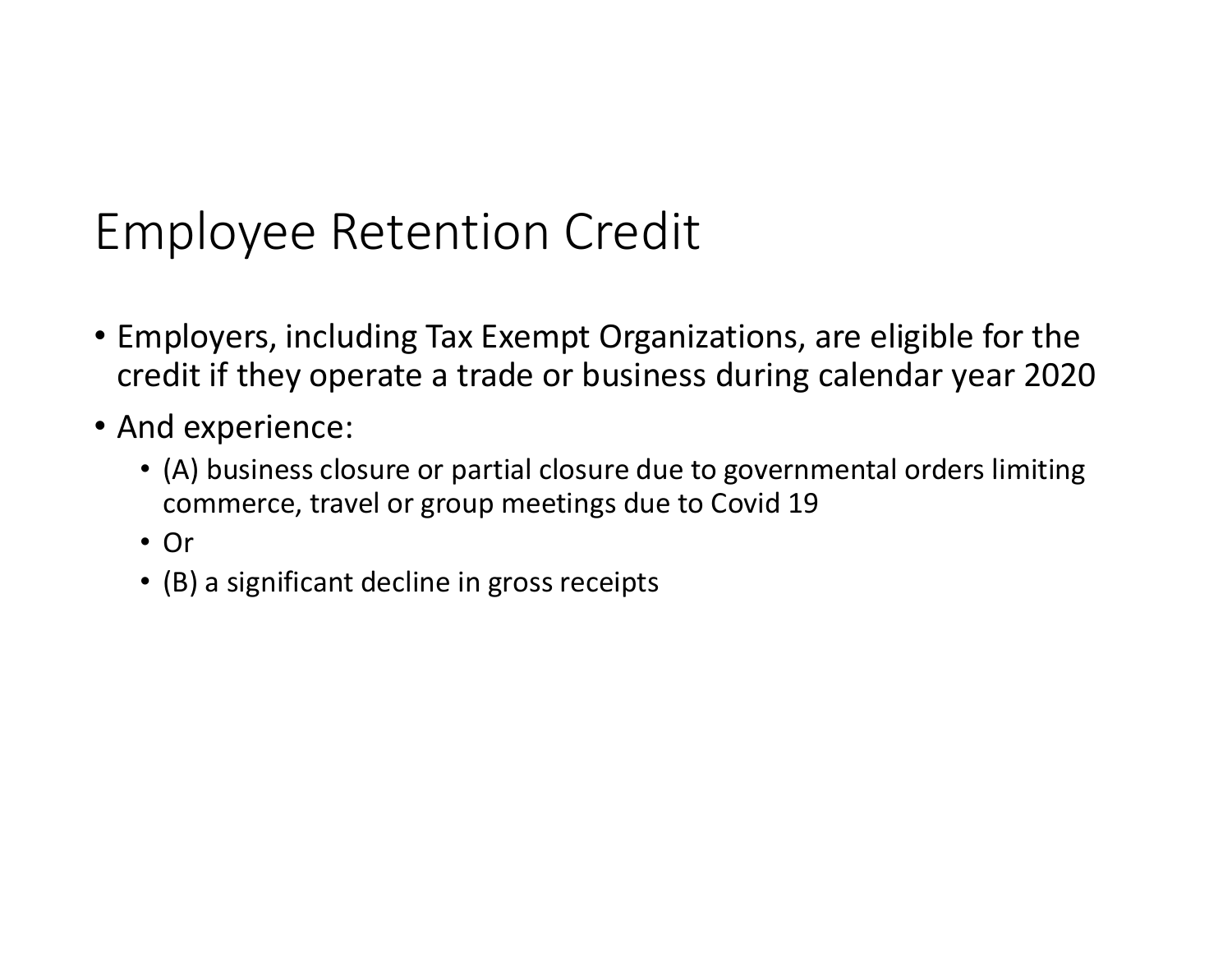- A significant decline in gross receipts begins
	- On the first day of the first calendar quarter of 2020
	- For which the employer's gross receipts are less than 50% of its gross receipts
	- For the same calendar quarter in 2019.
	- The significant decline in gross receipts ends:
		- On the first day of the first calendar quarter of 2020
		- For which the employer's gross receipts are more than 80% of its gross receipts
		- For the same calendar quarter in 2019.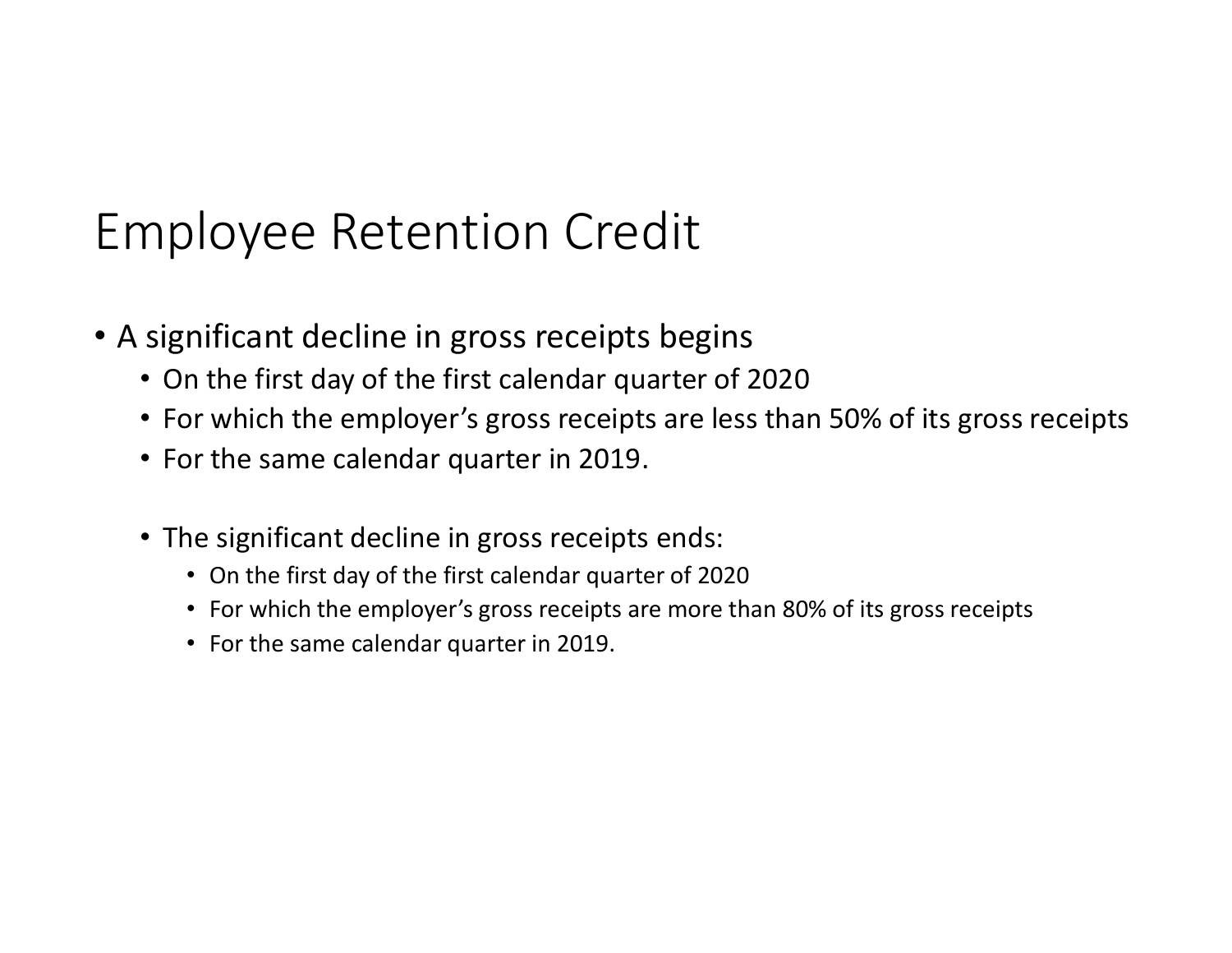- The credit applies to qualified wages and health insurance paid during the quarter in which the significant decline occurs.
- Qualified wages depends on the number of average fulltime employees
- More than 100 employees means that qualified wages are wages and health care costs paid to employees that are not working due to the suspension of operations or decline in gross receipts. Limited to payments of \$10,000 per employee, and limited to what the employee would have earned in 30 days in the previous quarter.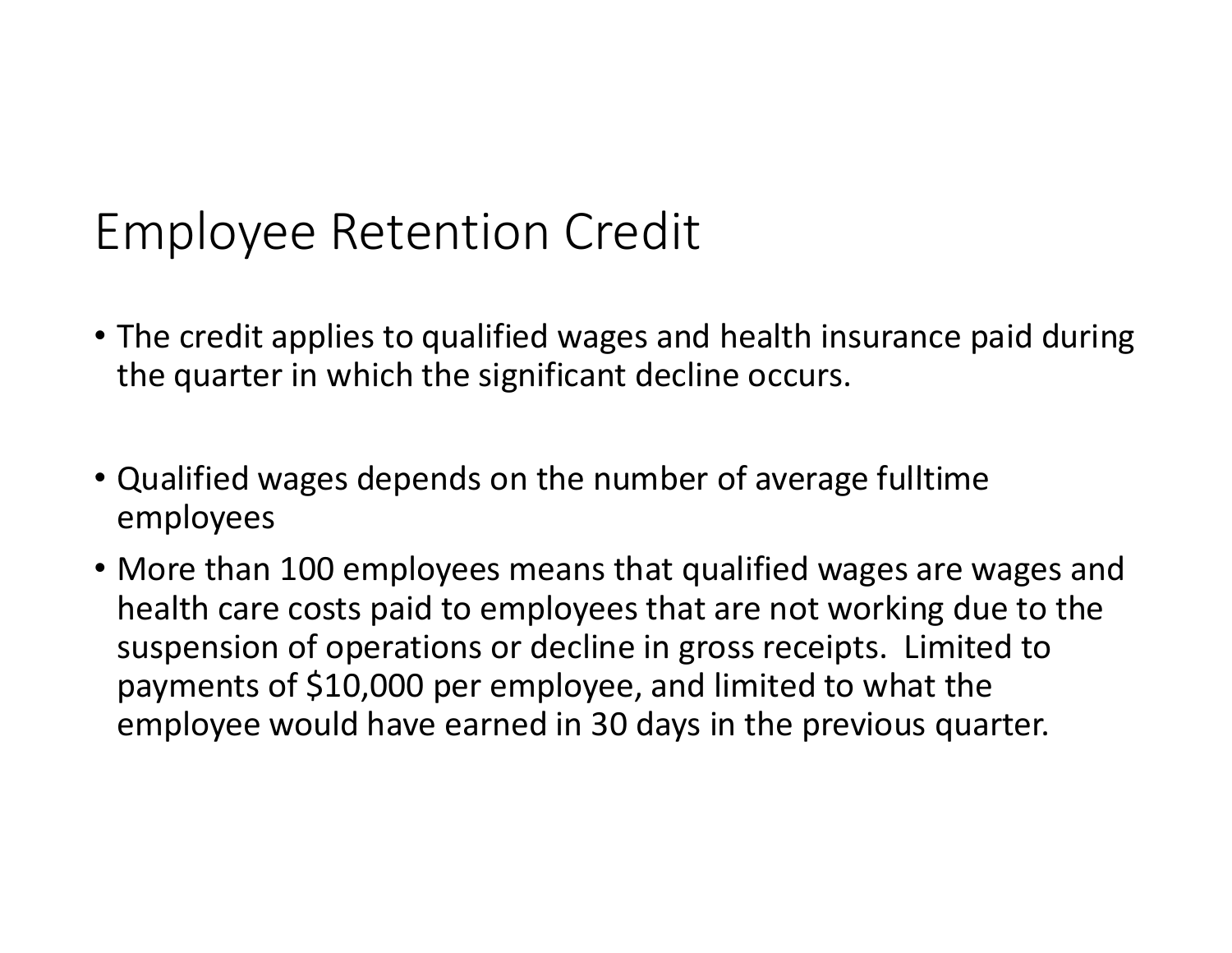- If the employer averaged 100 or fewer fulltime employees during 2019, then qualified wages are all wages and health insurance paid to employees during the period operations are suspended or during the downturn, regardless of whether employees are providing services. • If the employer averaged 100 or fewer fulltime employees during 2019, then qualified wages are all wages and health insurance paid to employees during the period operations are suspended or during the downturn, regardles
- The credit is 50% of the qualified wages paid after March 12, 2020 and before January 1, 2021
-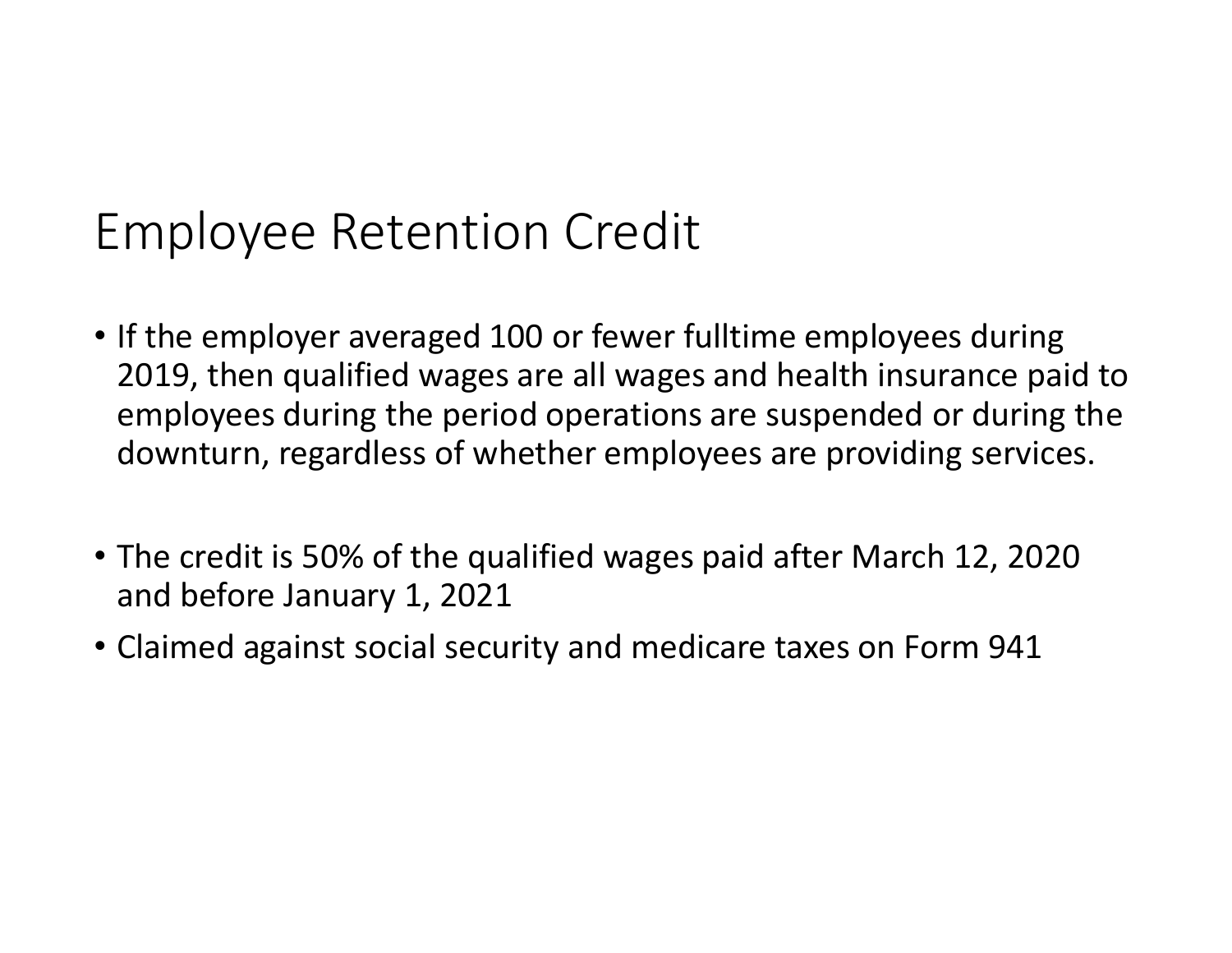- Is not available for the same wages used for
- Family Leave Credit or
- Sick Leave Credit
- Work Opportunity Credit
- If the employer received a PPP loan, then NO Wages qualify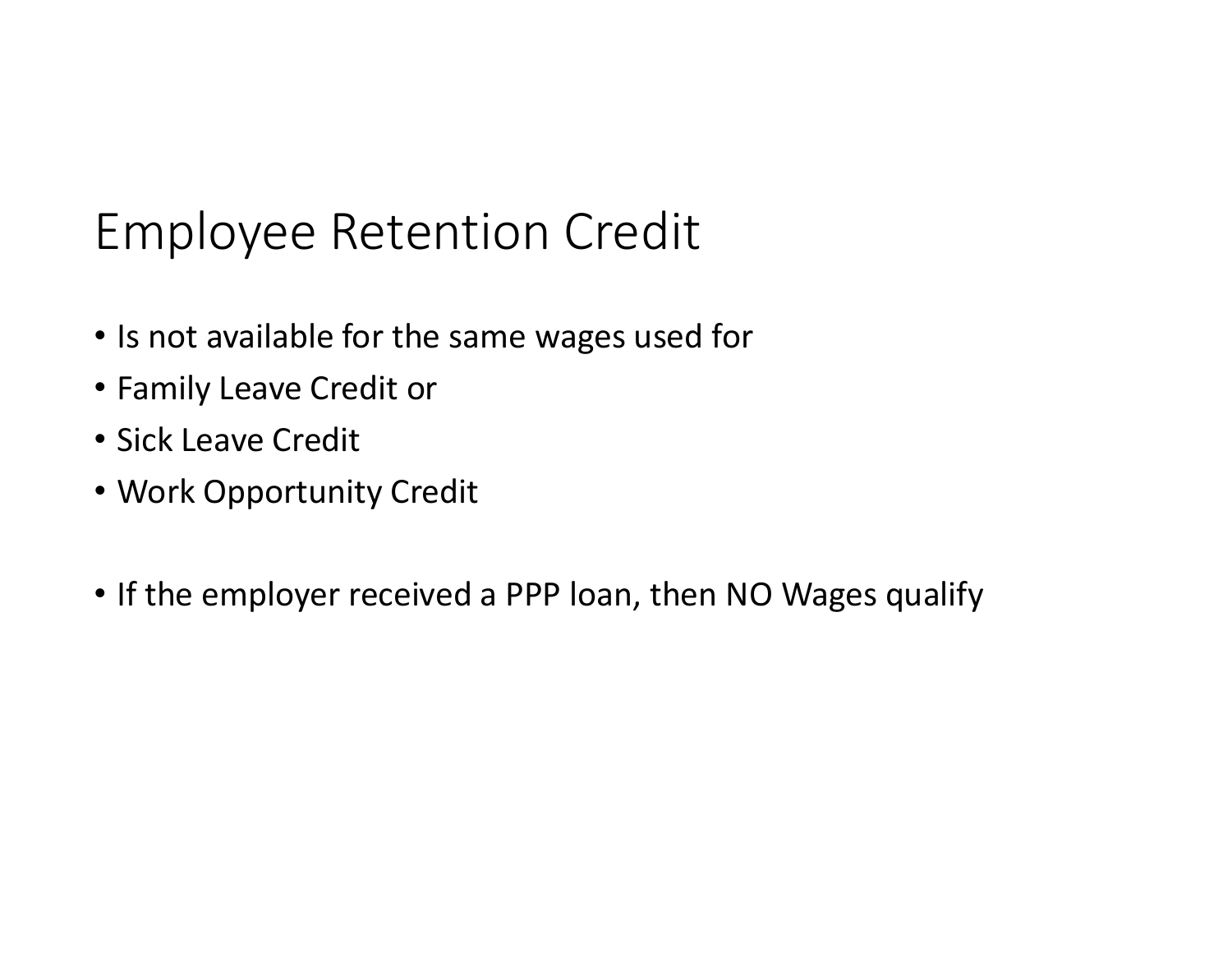# Claiming Advanced Credits

- Each of the three previous credits,
	- Family Leave Credit
	- Sick Leave Credit
	- Employee Retention Credit
	- Can be claimed on Form 7200
	- To receive an advance refund.
	- The IRS will not process a Form 7200 with a new address. If the company address has changed a Form 8822 should be filed first.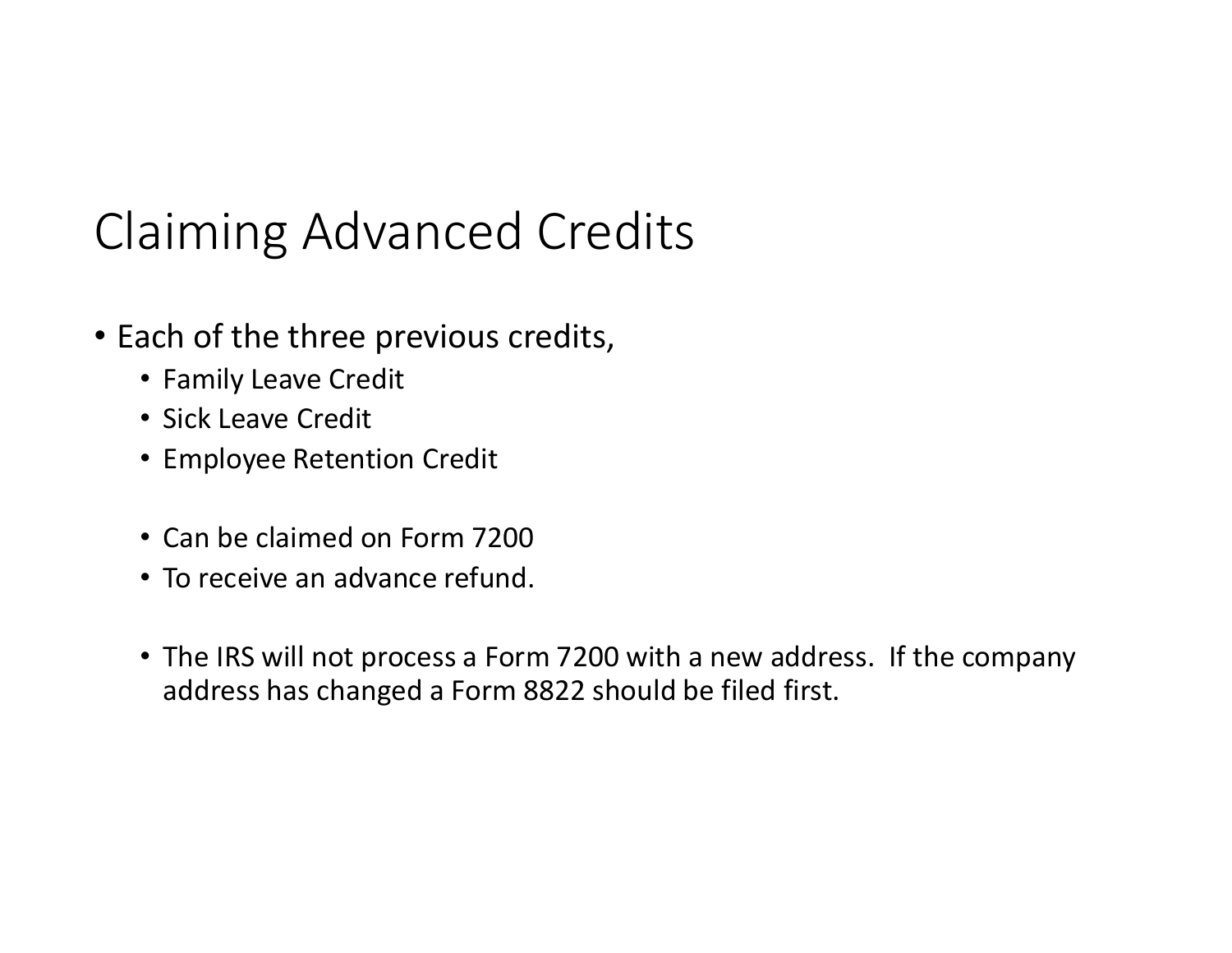#### Other Incentives

- Loss carrybacks
	- Where a company or individual's deductible BUSINESS expenses exceed the business gross receipts,
	- The company or individual is entitled to carry the loss to another tax year.
	- Prior to the CARES act, the loss was required to be carried forward to the following tax year and could only offset 90% of the tax on that year. Any excess would carryforward indefinitely.
	- Due to the CARES act, the loss can be taken back to the first of the 5 previous years for any loss in 2018, 2019 or 2020
	- For example, a 2020 loss carries back to 2015. Then the 2015 tax is recalculated using the loss as a deduction, and any overpayment is refunded.
	- If the entire loss is not used up in 2015, then it carries to 2016, where the tax is recalculated. If the entire loss is not used up, it continues to carry until all taken.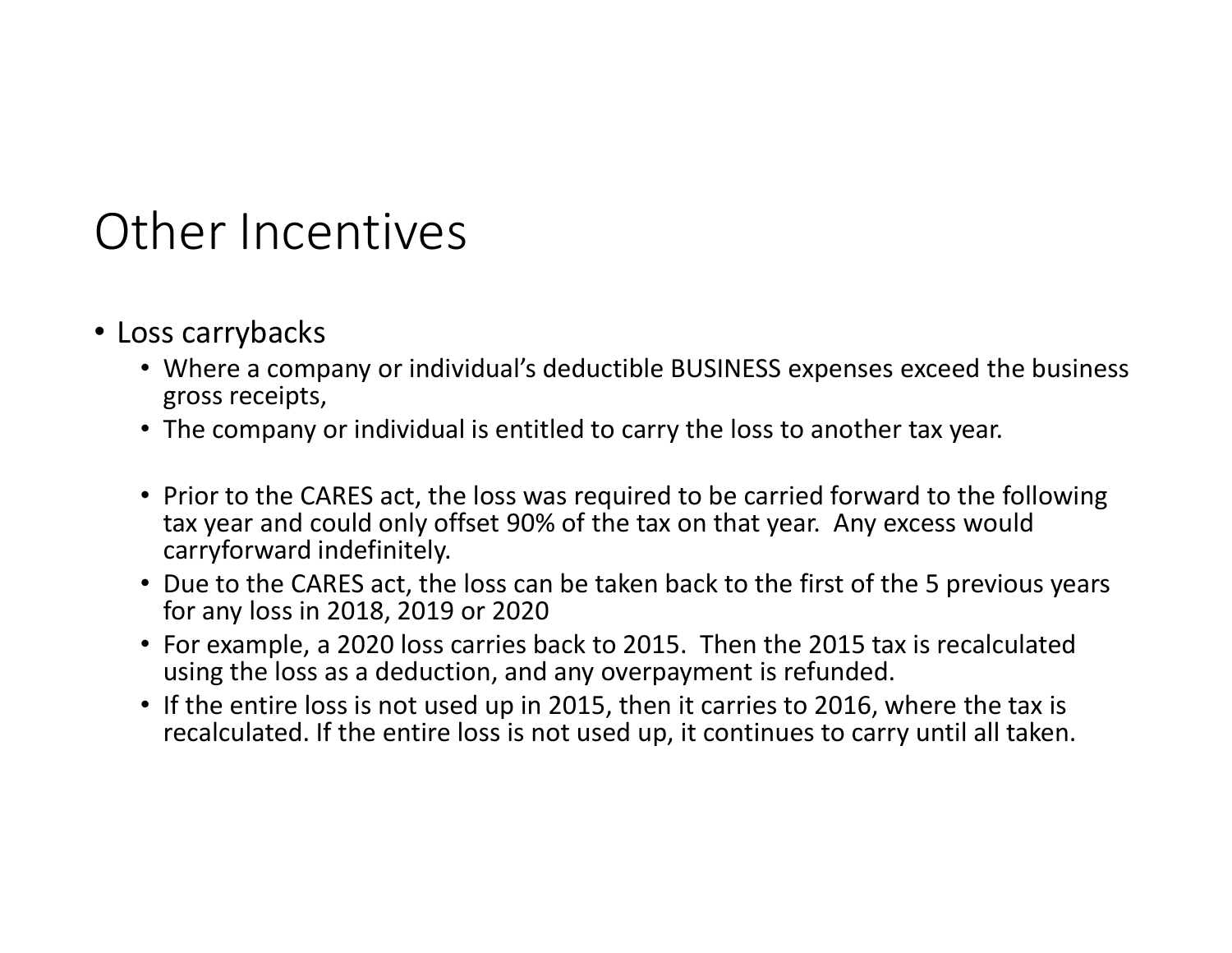# Deferred payment of Payroll Taxes

- The CARES act allows employers to defer paying the employer's portion of the payroll taxes for wages paid
- Beginning March 27, 2020 through December 31, 2020
- Deferred payment of Payroll Taxes<br>• The CARES act allows employers to defer paying the employer's<br>portion of the payroll taxes for wages paid<br>• Beginning March 27, 2020 through December 31, 2020<br>• For each employee, 7.65% required to be paid by the employer. The same percentage is taken out of the employee's wages before the employee is paid.
- The deferral is made by not depositing the amount that would otherwise be owed.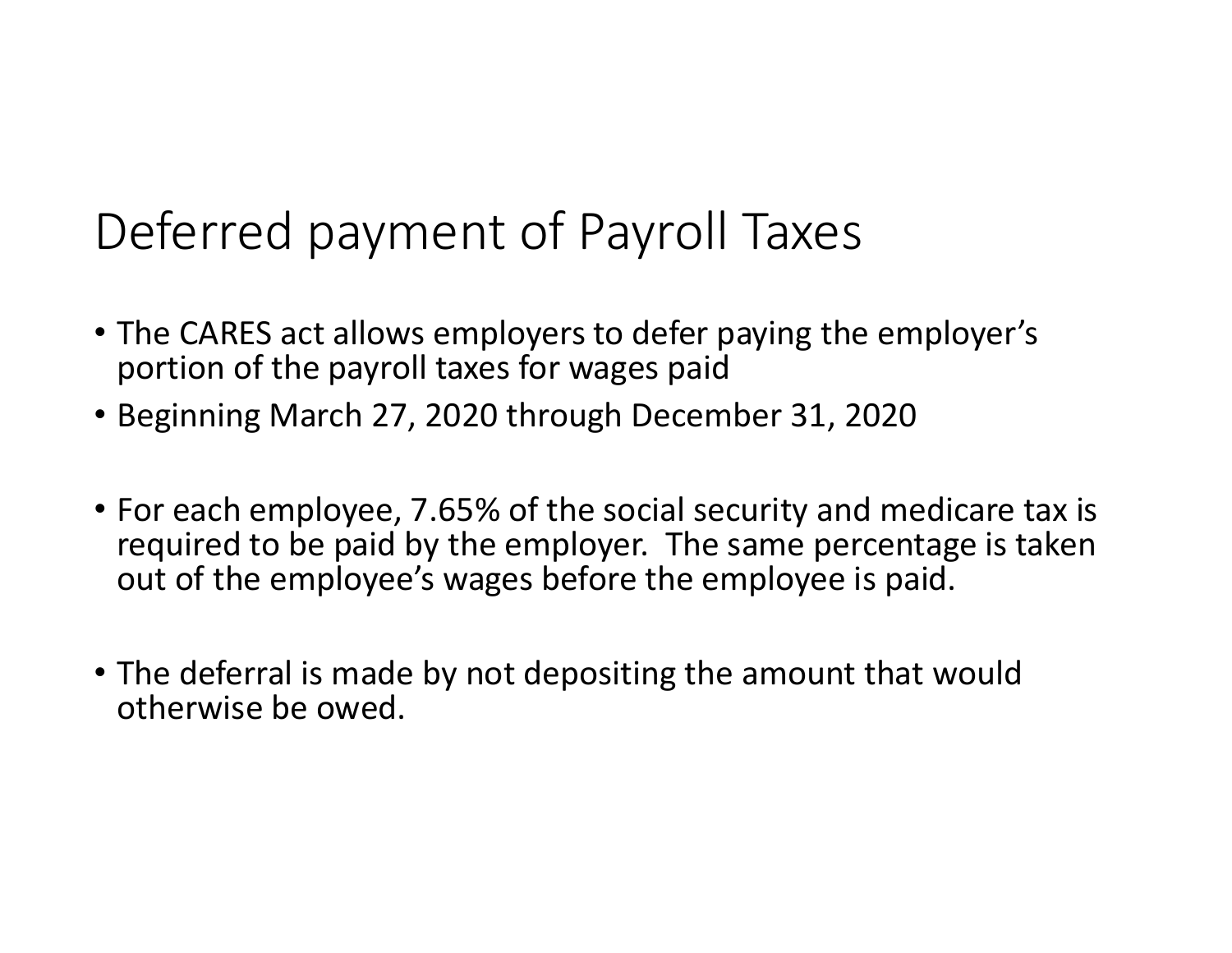## Payroll Tax Deferral

- An employer that has received a PPP loan can still defer the employer's share of payroll taxes.
- In addition, the employer can reduce the payroll tax deposits by the expected Family Leave Credit, the Sick Leave Credit and the Employee Retention Credit, and then defer any remaining employer payroll tax.
- The amount not paid is due 50% on December 31, 2021 and
- The rest on December 31, 2022
- IRS will be sending reminder notices for the amounts due.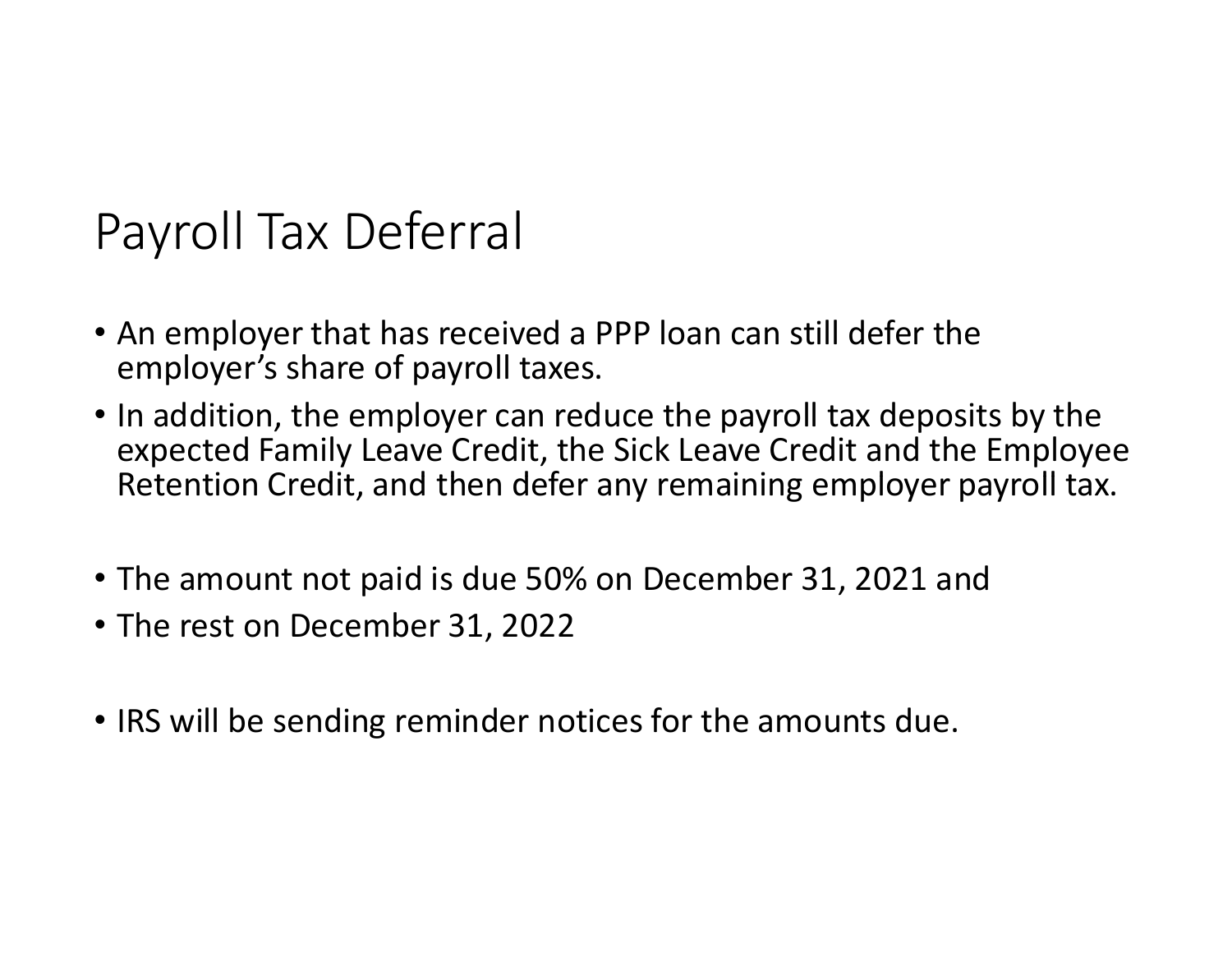## Payroll Tax Deferral

- Self-employed persons are allowed to use 50% of the expected Social Security and Medicare Tax as a deferral
- Meaning that they can reduce their 2020 Estimated Tax Payments
- The unpaid Self-Employment Tax is also due
	- December 31, 2021 for 50%
	- The rest December 31, 2022.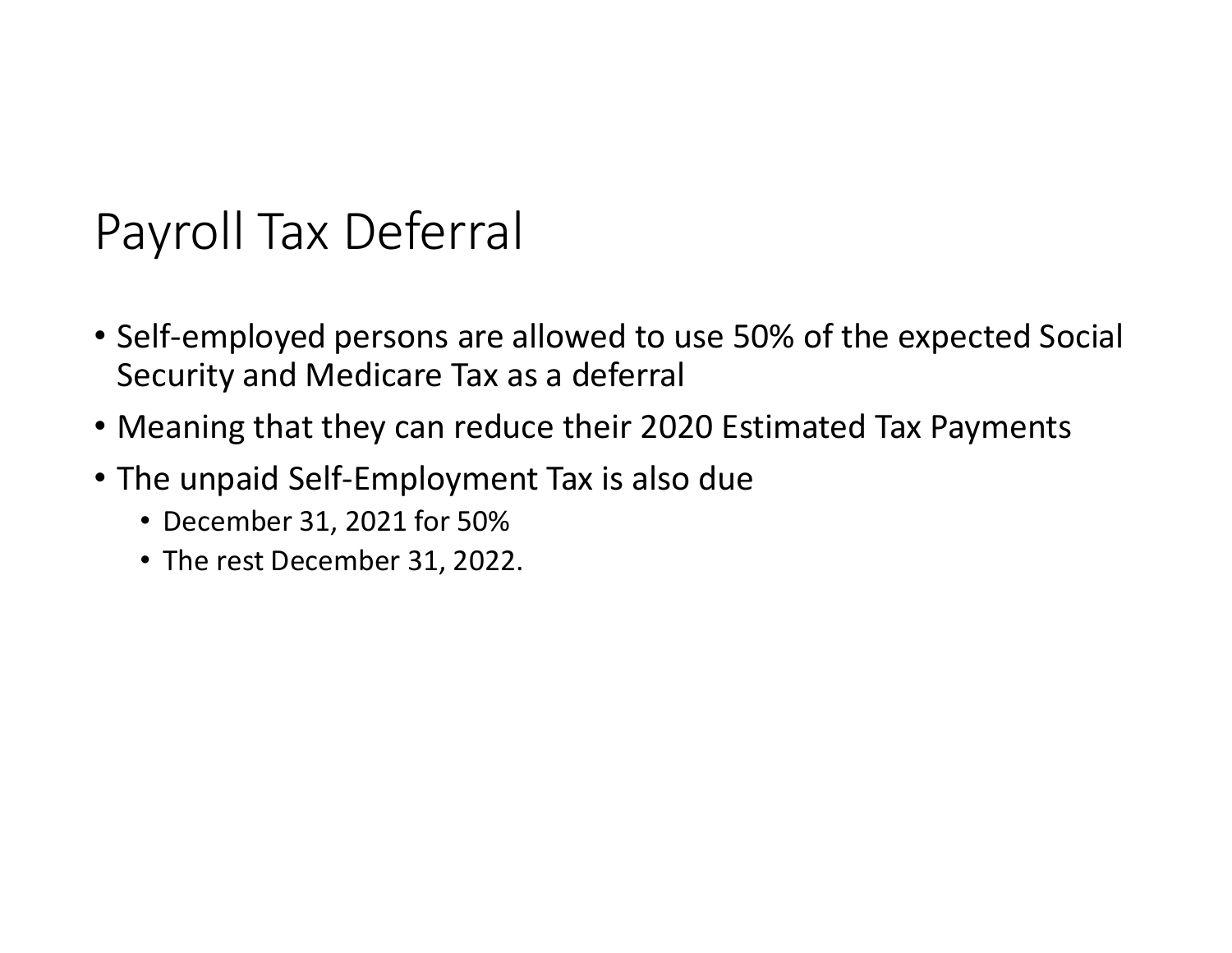## Payroll Tax Deferral

- Under President Trump's executive order,
- Employees can defer their portion of the Social Security (6.2%), as well.
- This is an election by the employee.
- Deferral would start on Sept. 1, 2020
- Applies to worker who make less than \$4000 every two weeks.
- The amount will be due on the 2020 income tax returns.
- Nothing in the President's order relieves an employer from the liability that if the employee does not pay the tax, then the employer could be liable with interest and penalties.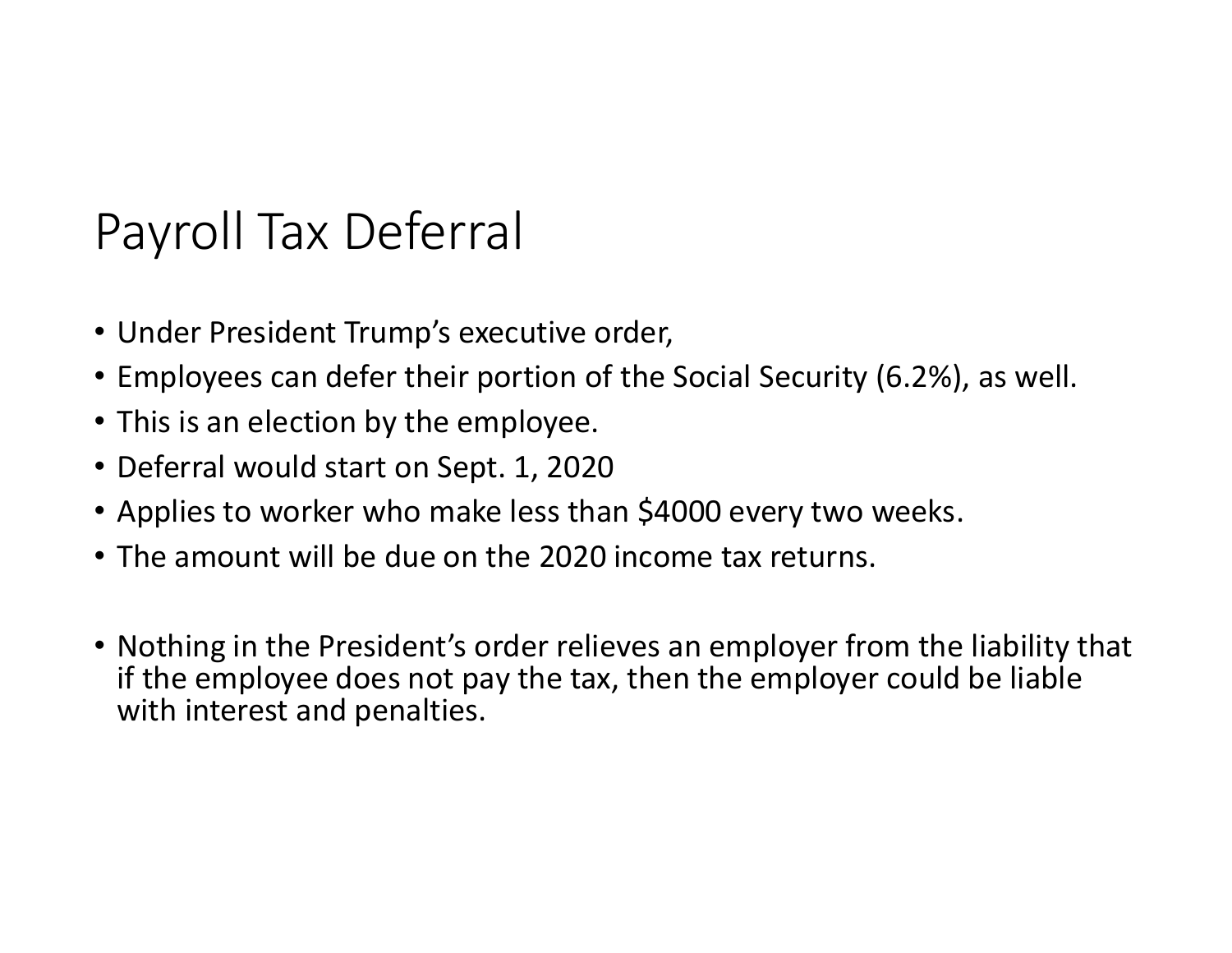#### IRA provisions

- Early withdrawal of up to \$100,000
- Will not be subject to the 10% early withdrawal penalty
- Can be included in income equally over the next 3 years
- Qualified Plan loan amounts are increased from a maximum of \$50,000 to \$100,000 for loans made between March 27 and September 22, 2020
- Qualified plans may also suspend repayments for the period from March 27, 2020 to December 31, 2020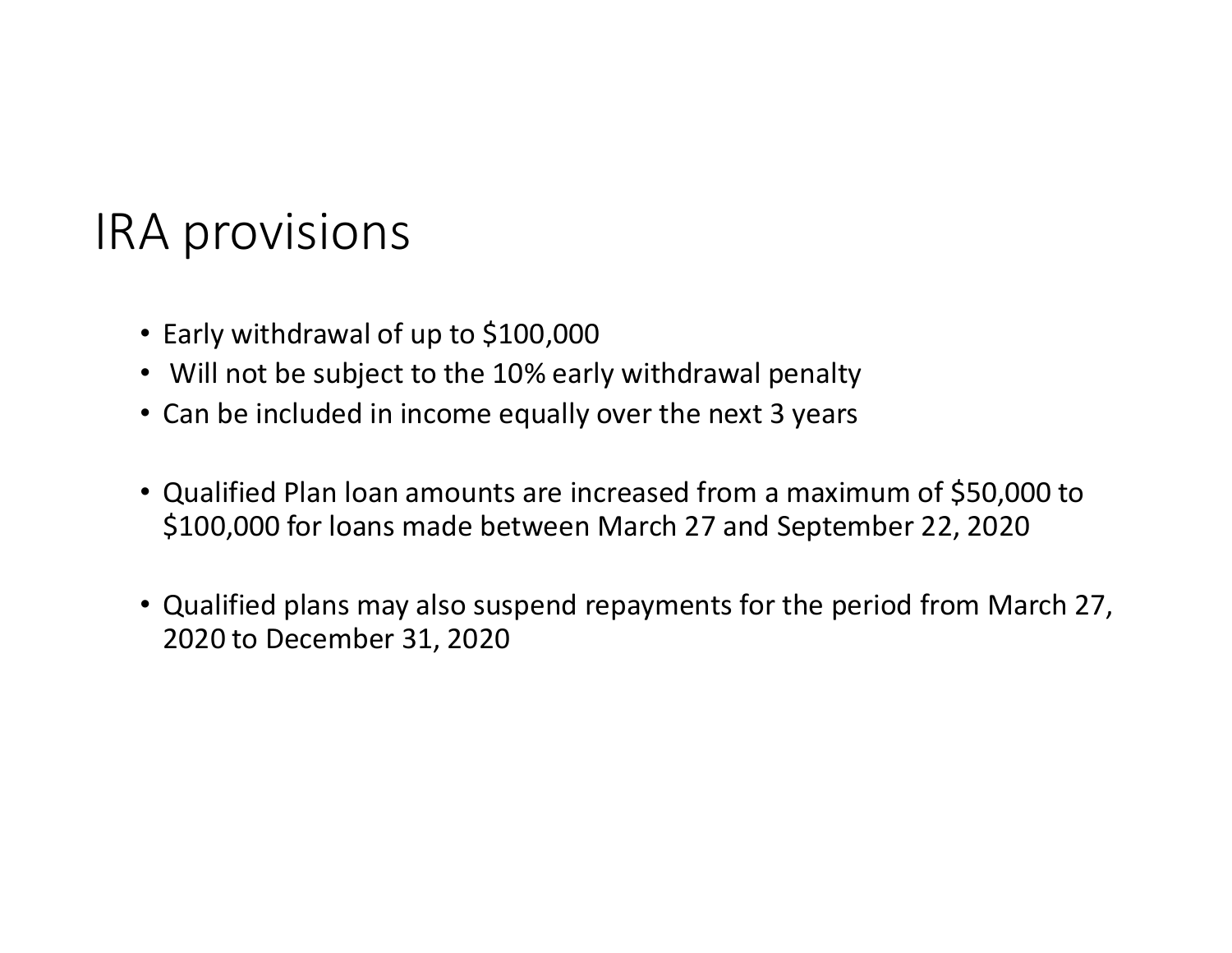#### IRA provisions

- All required minimum distributions for 2020 have been suspended
- Any one who took their required minimum distribution earlier this year can rollback the amount to an IRA by August 31, 2020.
- (Does not apply to defined benefit plans).
- Beneficiaries of inherited IRAs must put the money back into the same IRA.
- The age for RMDs was changed to 72 years old.
- Roth conversions can no longer be undone.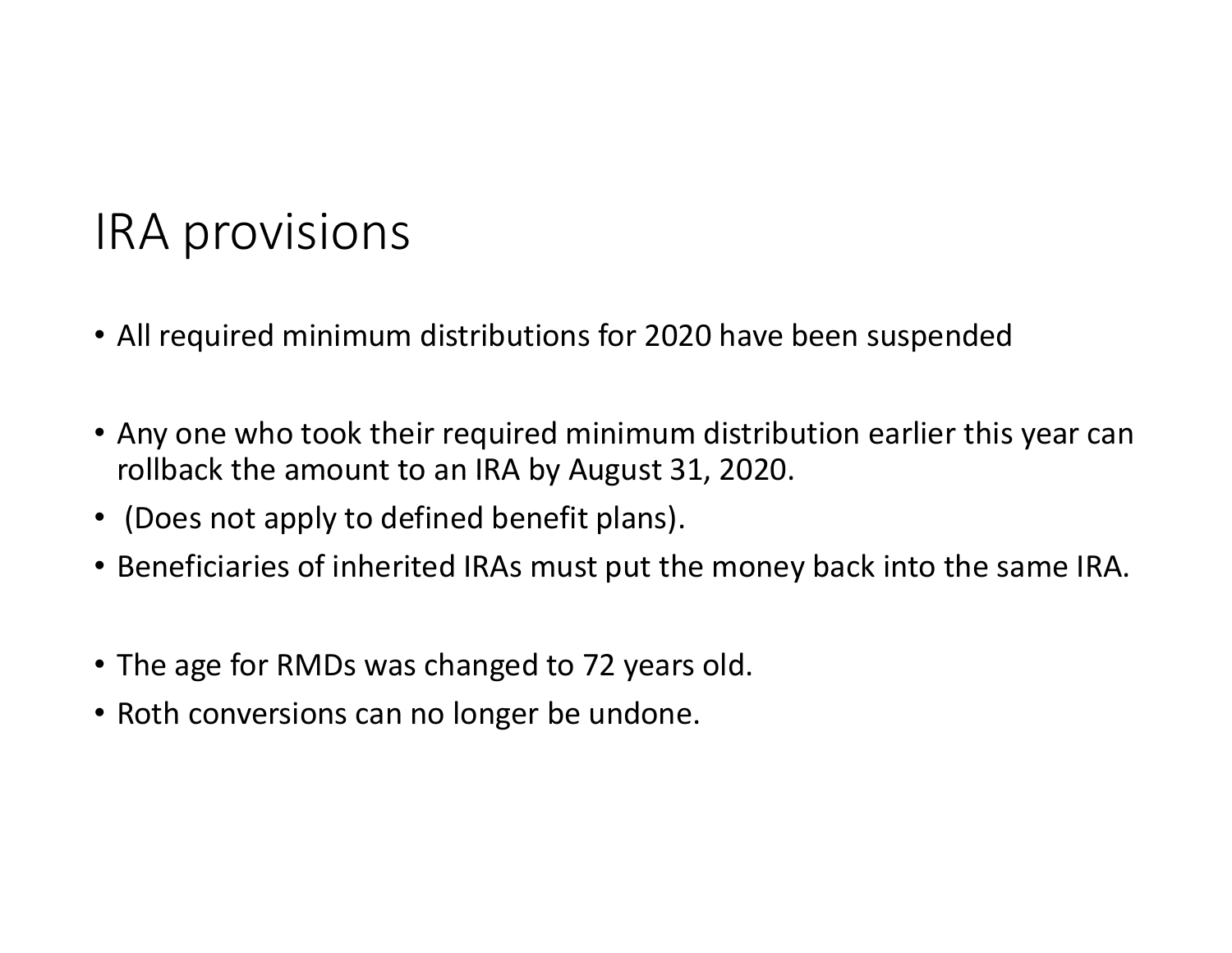#### PPP Loan forgiveness

- As of August 19, none of the local banks had their "forgiveness portals" open yet. There is still a lot of uncertainty about the rules.
- IRS issued a notice that if the PPP was forgiven, then the expenses paid with it will not be deductible.
- AICPA has requested Congress to change this, but so far, nothing has been done.
- The covered period for the loan was extended from 8 weeks to 24 weeks, and only 60% of the funds must be used for payroll, health insurance or self-employment profit. The rest can be used for business mortgage interest p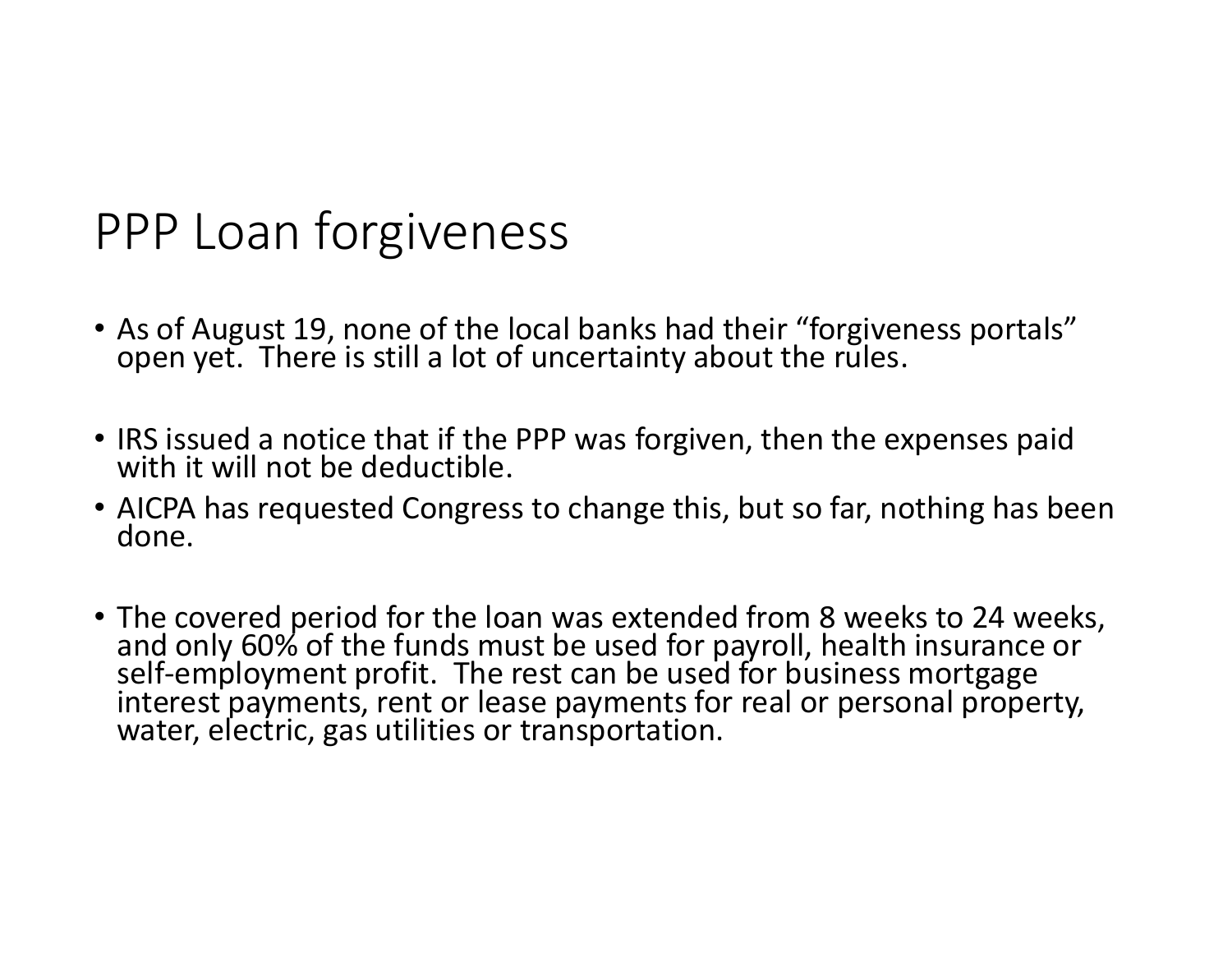## Economic Injury Disaster-SBA grants/loans

- Under the CARES act, grants are limited to \$10,000
- If you got a PPP loan, can't get a grant as well.
- Grants do not have to be repaid.
- As best we can tell, grants are taxable income.
- SBA also provides Economic Injury Disaster Loans of up to \$2M
- Which are loans—therefore not taxable income
- Repayable over 30 years